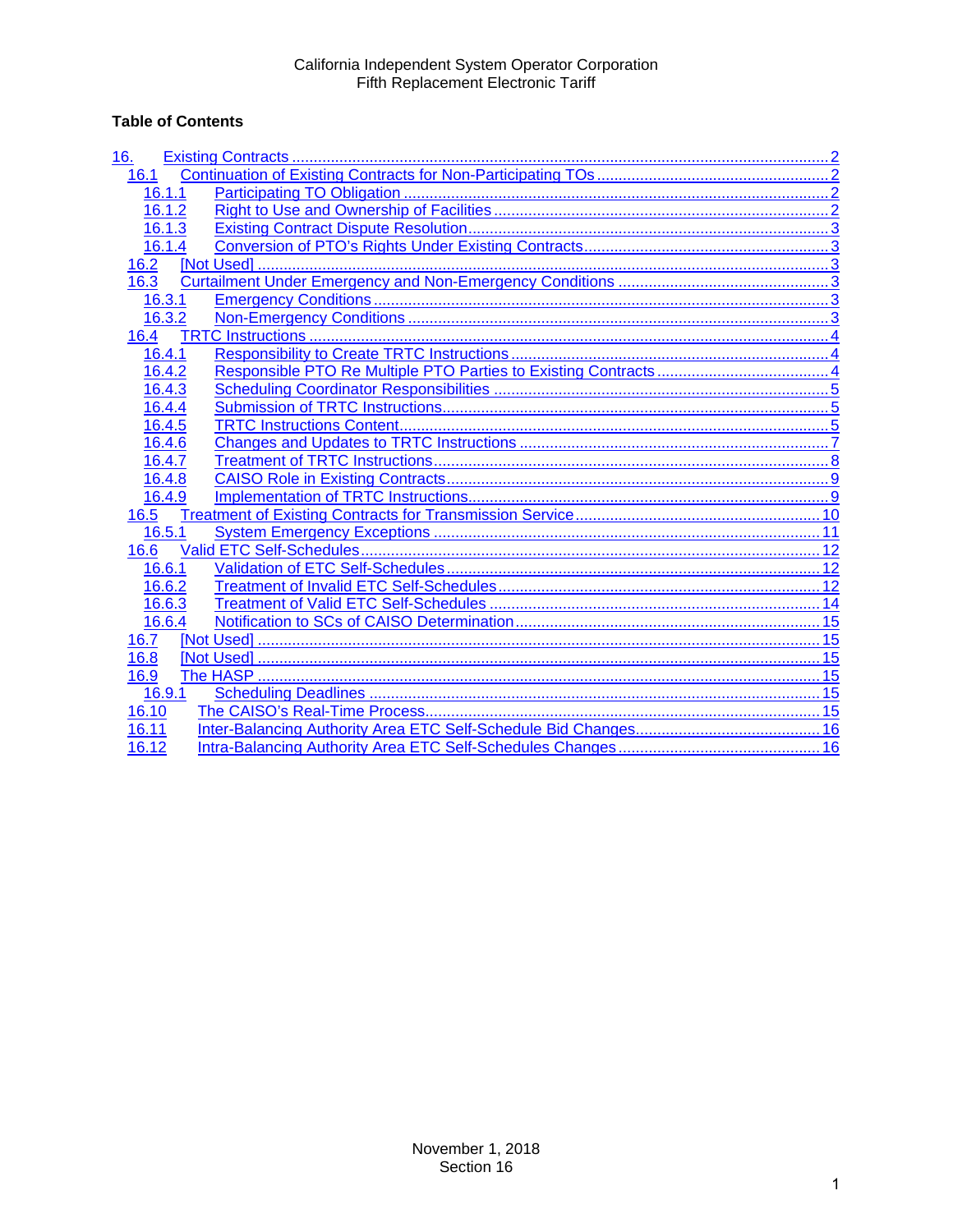### <span id="page-1-0"></span>**16. Existing Contracts**

### <span id="page-1-1"></span>**16.1 Continuation of Existing Contracts for Non-Participating TOs**

The transmission service rights and obligations of Non-Participating TOs under Existing Contracts, including all terms, conditions and rates of the Existing Contracts, as they may change from time to time under the terms of the Existing Contracts, will continue to be honored by the parties to those contracts, for the duration of those contracts.

# <span id="page-1-2"></span>**16.1.1 Participating TO Obligation**

If a Participating TO is a party to an Existing Contract under which Existing Rights are provided, the Participating TO shall attempt to negotiate changes to the Existing Contract to align the contract's scheduling and operating provisions with the CAISO's scheduling and operational procedures, rules and protocols, to align operations under the contract with CAISO operations, and to minimize the contract parties' costs of administering the contract while preserving their financial rights and obligations. In addition, the Participating TO shall attempt to negotiate changes to provisions in the Existing Contract to ensure that whenever transmission services under the Existing Contract are used to deliver power to a Market Participant that is subject to Access Charges under this CAISO Tariff, no duplicative charge for access to the CAISO Controlled Grid will be charged under the Existing Contract. For purposes of such negotiations, there shall be a presumption that any charges in an Existing Contract that were designed to recover the embedded cost of transmission facilities within the CAISO Controlled Grid will be fully recovered through the Access Charges established under Section 26.1.

# <span id="page-1-3"></span>**16.1.2 Right to Use and Ownership of Facilities**

If a Non-Participating TO has an Existing Contract with a Participating TO under which the Non-Participating TO's transmission facilities, or a portion thereof, are subject to use by the Participating TO, the Non-Participating TO's rights to the use and ownership of its facilities shall remain unchanged, regardless of the Participating TO's act of turning over the Participating TO's Entitlement to use the Non-Participating TO's facilities to the extent possible to the Operational Control of the CAISO. The CAISO will accept valid ETC Self-Schedules from a Participating TO that is the Scheduling Coordinator for the holder of Existing Rights, or from holders of Existing Rights that are Scheduling Coordinators, or that are represented by a Scheduling Coordinator other than the Participating TO. ETC Self-Schedules submitted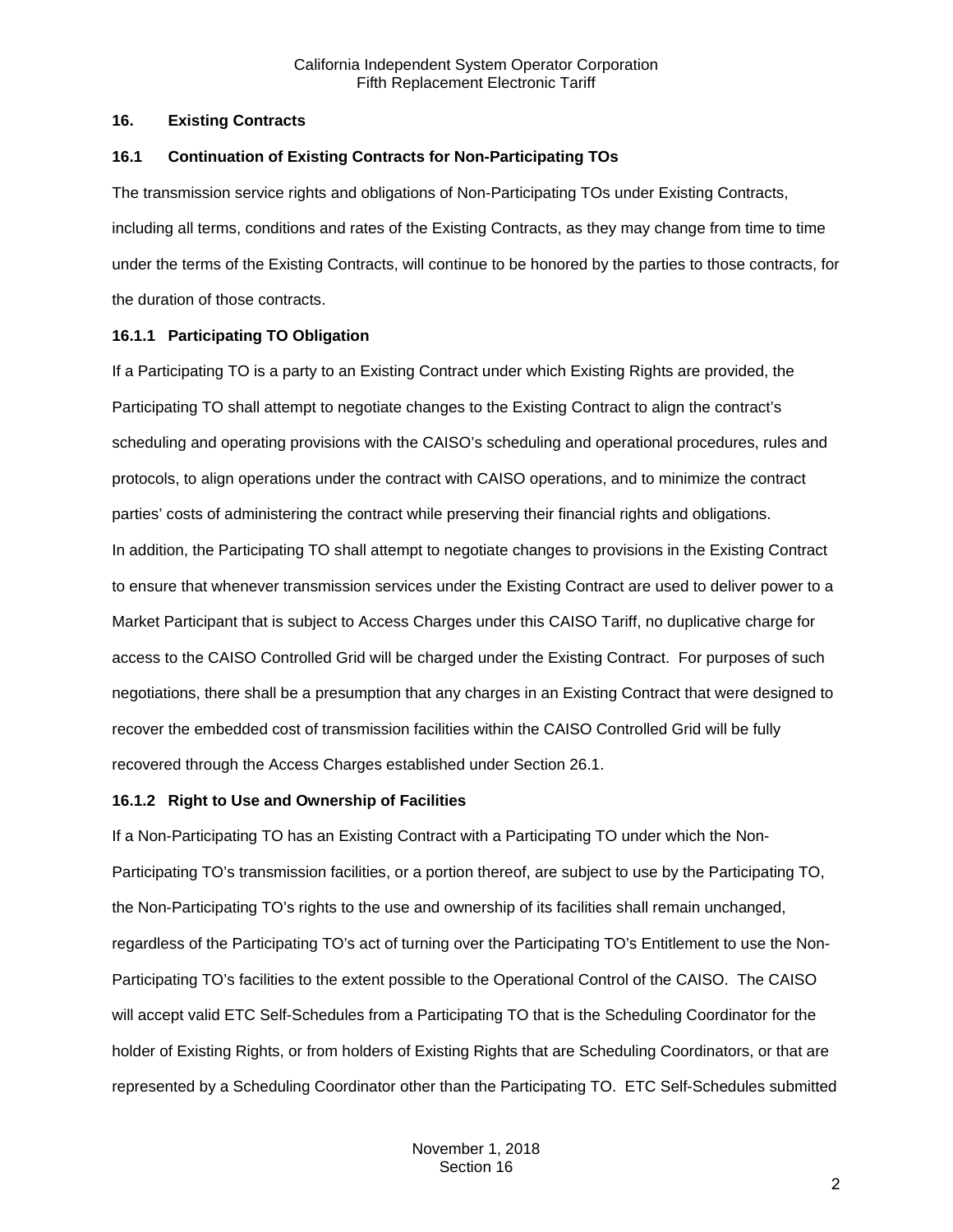by Scheduling Coordinators to the CAISO, which include the use of Existing Rights, must be submitted in accordance with Section 16.1 and Section 30. The CAISO may refuse to accept ETC Self-Schedules submitted pursuant to Existing Contracts that do not meet the requirements of the principles, protocols and rules referred to in this Section 16.1.

## <span id="page-2-0"></span>**16.1.3 Existing Contract Dispute Resolution**

The CAISO will, if requested, advise parties to Existing Contracts regarding the operational aspects of any Existing Contract renegotiations that they undertake.

If the parties to an Existing Contract are unable to reach agreement on the changes needed to meet the requirements of this CAISO Tariff, any disputes related thereto shall be addressed using the dispute resolution provisions of the Existing Contract, including any remedies as are provided by law. The rights of the parties to seek changes or to challenge such changes, under the FPA or as otherwise provided by law, are preserved consistent with the terms of the Existing Contract. Unless and until the necessary changes to the Existing Contract are made, all terms and conditions of the Existing Contracts will continue to be honored by the parties to the Existing Contracts.

## <span id="page-2-1"></span>**16.1.4 Conversion of PTO's Rights Under Existing Contracts**

Parties who are entitled to transmission service rights under Existing Contracts and who choose to become Participating TOs must, at the time of becoming a Participating TO convert those rights to Converted Rights in accordance with Section 4.3.1.6.

# <span id="page-2-2"></span>**16.2 [Not Used]**

# <span id="page-2-3"></span>**16.3 Curtailment Under Emergency and Non-Emergency Conditions**

#### <span id="page-2-4"></span>**16.3.1 Emergency Conditions**

To the extent practicable, the CAISO shall allocate necessary curtailments of Existing Rights or non-Converted Rights under emergency conditions in accordance with the TRTC Instructions submitted by the Responsible PTO pursuant to Section 16.4. If circumstances prevent the CAISO's compliance with such TRTC Instructions, the CAISO shall allocate such curtailments in a non-discriminatory manner consistent with Good Utility Practice and Applicable Reliability Criteria.

# <span id="page-2-5"></span>**16.3.2 Non-Emergency Conditions**

Unless otherwise specified by the Responsible PTO in the TRTC Instructions that it submits to the CAISO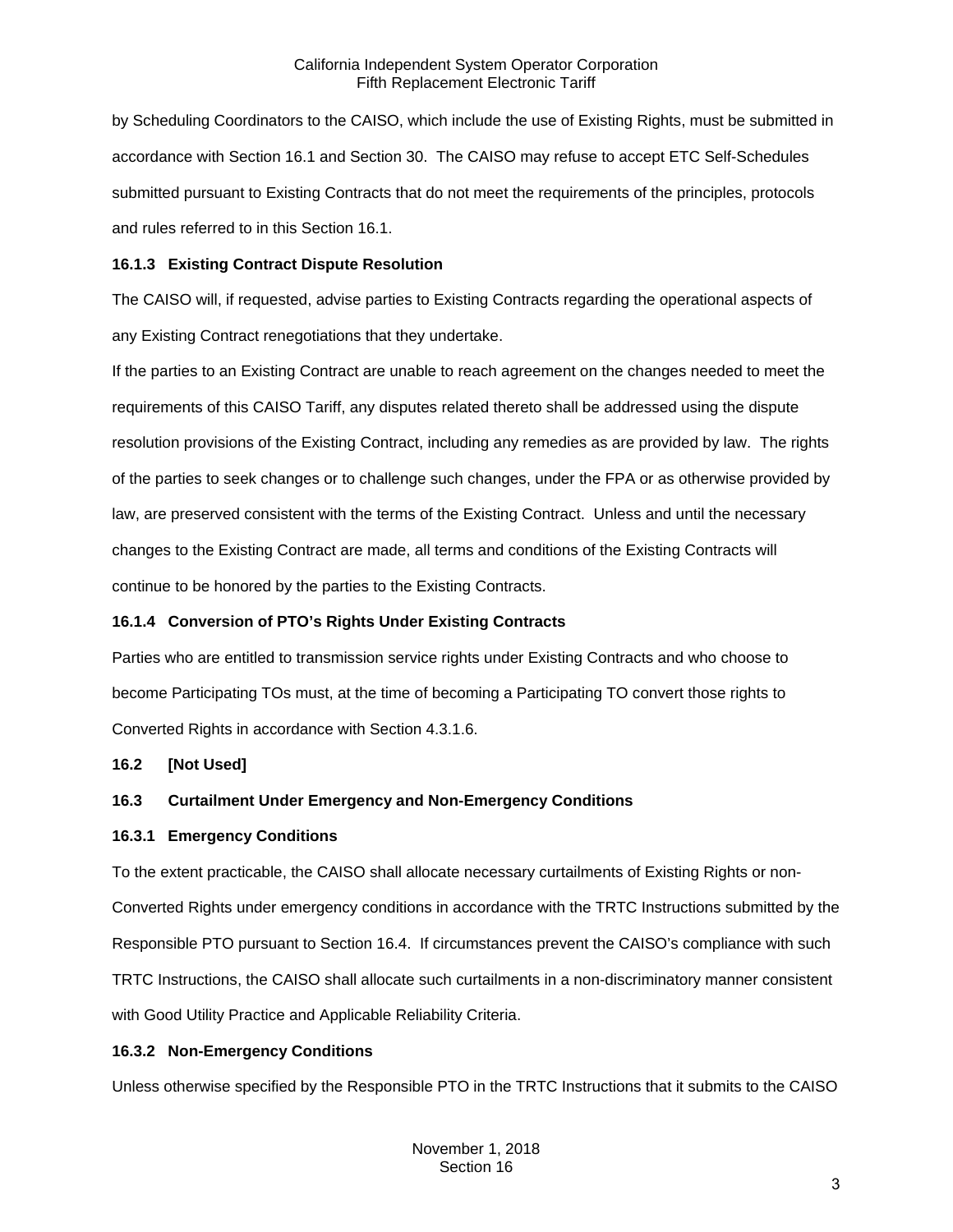pursuant to Section 16.4, the CAISO will allocate any necessary curtailments under non-emergency conditions, pro rata, among holders of Existing Rights, at particular Scheduling Points and/or on particular contract paths, in the order of: (1) non-firm, (2) each priority of conditional firm, and (3) each priority of firm rights. Priorities for firm and conditional firm transmission service are indicated using the TRTC Instructions as described in Section 16.4.

#### <span id="page-3-0"></span>**16.4 TRTC Instructions**

#### <span id="page-3-1"></span>**16.4.1 Responsibility to Create TRTC Instructions**

Each Participating TO and Existing Rights holder will work with the CAISO to develop the Transmission Rights and Transmission Curtailment (TRTC) Instructions that allow Existing Contracts to be exercised in a way that: (i) maintains the existing scheduling and curtailment priorities under the Existing Contract; (ii) is minimally burdensome to the CAISO (i.e., creates the least impact on the CAISO's preferred operational policies and procedures); (iii) to the extent possible, imposes no additional financial burden on either the Participating TO or the holder of Existing Rights (beyond that in the Existing Contract); (iv) consistent with the terms of the Existing Contracts, makes as much transmission capacity not otherwise utilized by the holder of Existing Rights available as possible to the CAISO for allocation to Market Participants; (v) is minimally burdensome to the Participating TO and the Existing Rights holder from an operational point of view; and (vi) does not require the CAISO to interpret or underwrite the economics of the Existing Contract. The parties to Existing Contracts will attempt to jointly develop and agree on any TRTC Instructions that will be submitted to the CAISO. The parties to an Existing Contract shall also be responsible to submit to the CAISO any other necessary operating instructions based on their contract interpretations needed by the CAISO to enable the CAISO to perform its duties.

# <span id="page-3-2"></span>**16.4.2 Responsible PTO Re Multiple PTO Parties to Existing Contracts**

To the extent there is more than one Participating TO providing transmission service under an Existing Contract or there is a set of Existing Contracts which are interdependent from the point of view of submitting instructions to the CAISO involving more than one Participating TO, the relevant Participating TOs will designate a single Participating TO as the responsible PTO and will notify the CAISO accordingly. If no such responsible PTO is designated by the relevant Participating TOs or the CAISO is not notified of such designation, the CAISO shall designate one of them as the responsible PTO and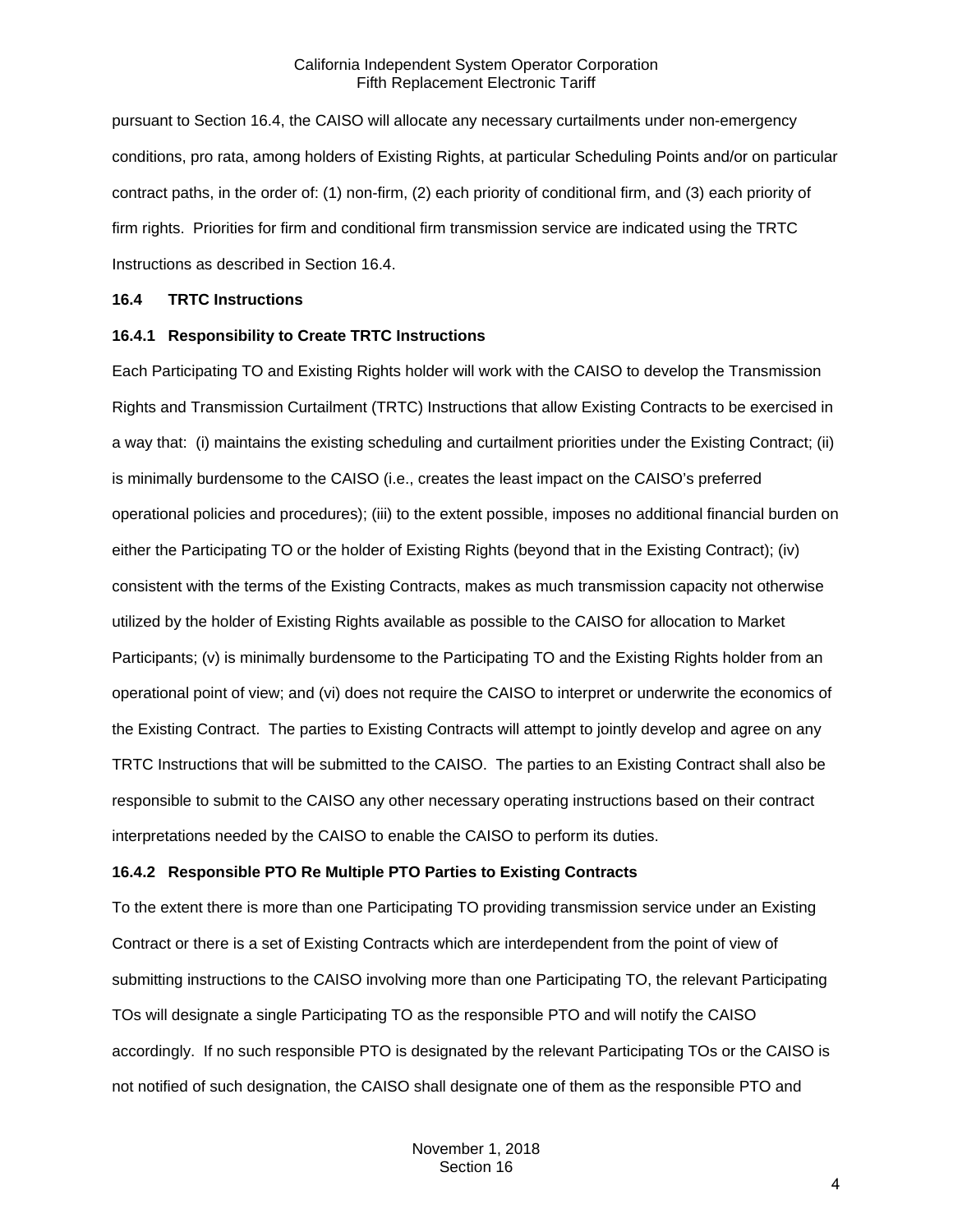notify the relevant Participating TOs accordingly. The responsible PTO designated pursuant to this section shall have the same responsibility as the Participating TO under this Section 16.4.

## <span id="page-4-0"></span>**16.4.3 Scheduling Coordinator Responsibilities**

The Scheduling Coordinator designated by the parties to an Existing Contract as the responsible entity for submitting ETC Self-Schedules for the relevant Existing Contract shall submit ETC Self-Schedules consistent with the terms and conditions specified in the TRTC Instructions.

## <span id="page-4-1"></span>**16.4.4 Submission of TRTC Instructions**

For each Existing Contract, the Participating TO providing transmission service under the Existing Contract (or the Responsible PTO identified in Section 16.4.2) shall be obligated to submit the TRTC Instructions to the CAISO electronically on behalf of the holders of Existing Rights, unless the parties to the Existing Contract agree otherwise. The Participating TO shall notify the CAISO in writing the identity of the responsible party for submission of the TRTC Instructions as decided by the parties to the Existing Contract and the term of such agreement between the parties to the Existing Contract. The Participating TO shall undertake all obligations with respect to the submission of the TRTC Instructions to the CAISO and any subsequent obligations that follow with respect to the creation, management and updates to the TRTC Instructions. The CAISO is responsible for implementing only one set of TRTC Instructions for each Existing Contract and only those TRTC Instructions that have been received and accepted by the CAISO. The Participating TO shall submit the TRTC Instructions to the CAISO associated with Existing Contracts or sets of interdependent Existing Contracts thirty (30) days prior to the date on which the scheduling or curtailment of the use of the Existing Rights is to change or commence.

#### <span id="page-4-2"></span>**16.4.5 TRTC Instructions Content**

TRTC Instructions will include the following information at a minimum and such other information as the CAISO may reasonably require the Participating TO to provide to enable the CAISO to carry out its functions under the CAISO Tariff, Operating Procedures and Business Practice Manuals:

(1) A unique Contract Reference Number for each source and sink combination applicable to the Existing Contract (i.e., the CRN that will be assigned by the CAISO and communicated to the Participating TO that references a single Existing Contract or a set of interdependent Existing Contracts for each source and sink combination);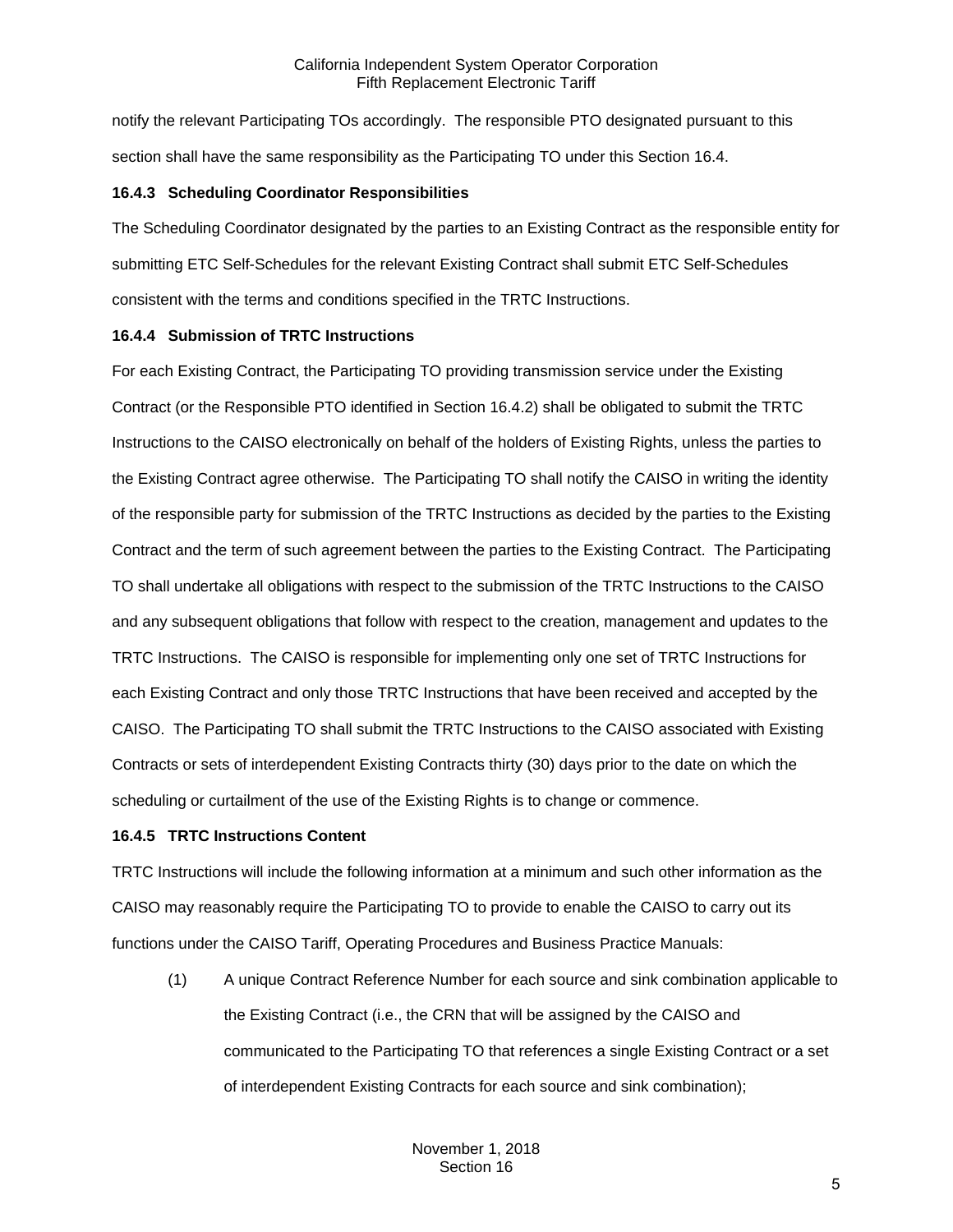- (2) Whether the instruction can be exercised independent of the CAISO's day-to-day involvement ("Yes/No");
- (3) Name of an operational single point of contact for instructions and a 24- hour a day telephone number for the Participating TO contact for Existing Contract issues or the agreed upon party;
- (4) Name(s) and number(s) of Existing Contract(s) that are represented by the unique CRN;
- (5) The following information as stored in the Master File: (a) the applicable Point(s) of Receipt and Point(s) of Delivery); (b) for each Point of Receipt, the resource names for the physical resources as the eligible sources (eligible physical sources include Generating Units and System Resources), and for each Point of Delivery, the resource names for the physical resources as the eligible sinks (eligible physical sinks include Load PNodes, Custom Load Aggregation Points and System Resources); (c) for each physical source or sink, the maximum Existing Rights capacity (MW) that can be scheduled as an Existing Right under the Existing Contract; and (d) for each physical source and sink, the Scheduling Coordinator(s) and their Business Associate Identification (BAID) that is(are) eligible to submit ETC Self-Schedules utilizing these sources and sinks;
- (6) Names of the party(ies) to the Existing Contract(s);
- (7) The Scheduling Coordinator BAID that is entitled to the Settlement of reversal of Congestion Charges;
- (8) Type(s) of service rights by the holder of the Existing Rights, by type of service (firm, conditional firm, or non-firm), with priorities for firm and conditional firm transmission services and maximum amounts of service rights in MW;
- (9) Instructions for the allowable timeframes at which the ETC Self- Schedules and ETC Self-Schedule changes may be submitted to the CAISO, which include whether the Scheduling Coordinator may submit ETC Self-Schedules or ETC Self-Schedule changes: (a) into the DAM; (b) into the RTM; (c) after the close of submitting Bids into the RTM, but before twenty (20) minutes before the applicable Trading Hour of the Trading Day; and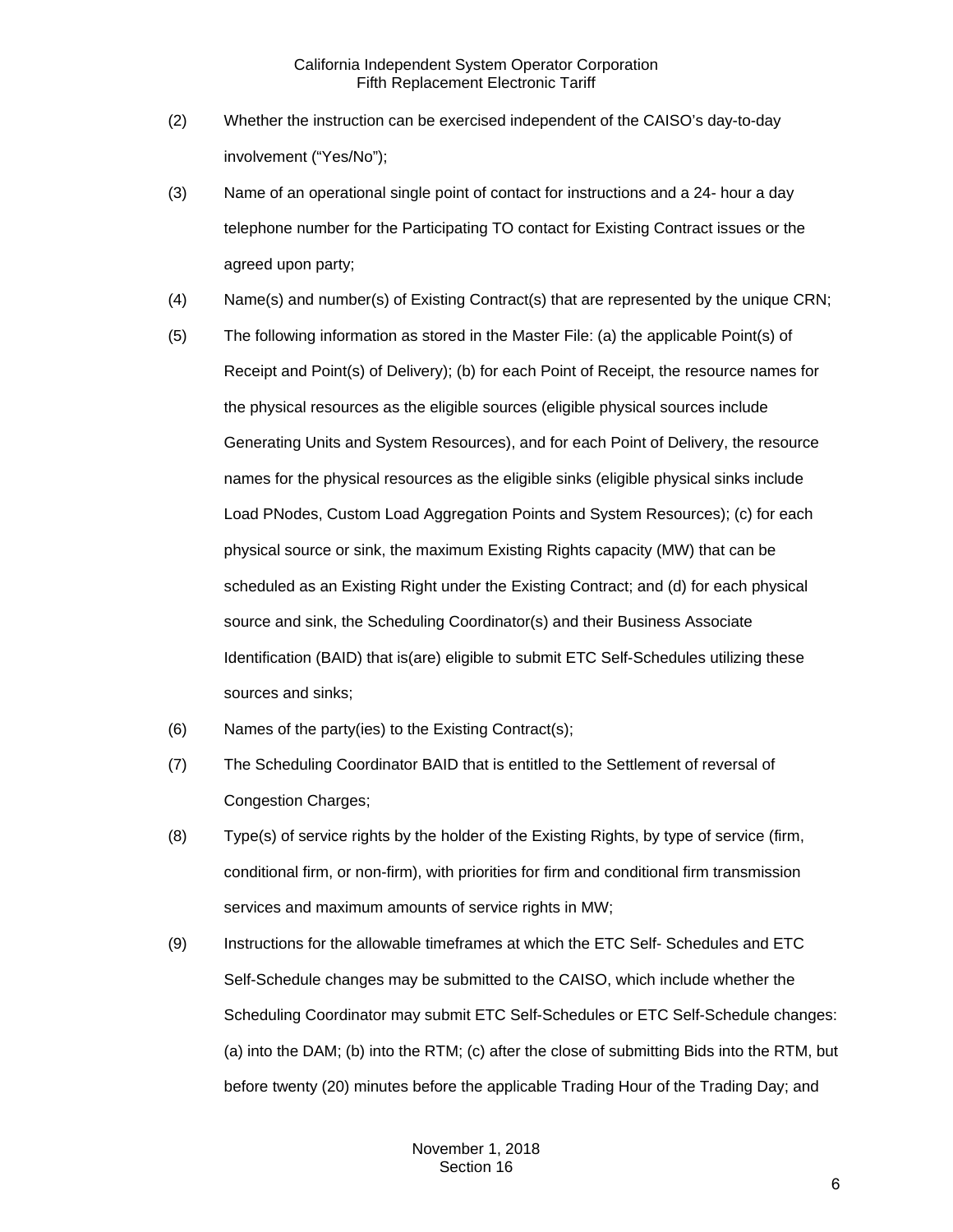(d) at or after twenty (20) minutes before the applicable Trading Hour of the Trading Day; in addition, the TRTC Instructions may also include any additional comments and restrictions on the submission time of ETC Self- Schedules and ETC Self-Schedule changes;

- (10) Term of service period(s) of the Existing Contract(s);
- (11) Any special procedures that would require the CAISO to implement curtailments in any manner different from pro rata reduction of the transfer capability of the transmission line; any such TRTC Instructions submitted to the CAISO must be clear, unambiguous, and not require the CAISO to make any judgments or interpretations as to the meaning intent, results, or purpose of the curtailment procedures or the Existing Contract and the section of the Existing Contract that provides this right for reference, otherwise, they will not be accepted by the CAISO;
- (12) The forecasted usage patterns for each Existing Contract for the upcoming annual period of the annual CRR release processes as well as for the upcoming monthly period of the monthly CRR release processes, which will consist of hourly MWh data over the whole year for those resources that will use the Existing Contract; this information will be considered by the CAISO in managing its accounting for usage of Existing Rights in the release of CRRs; this information shall not be used by the CAISO to validate ETC Self-Schedules when submitted by Scheduling Coordinators and therefore shall not affect the Existing Rights holder's ability to utilize its rights under the Existing Contract;
- (13) Whether or not the Existing Contract provides for the right to self-provide Ancillary Services; and
- (14) Specification of any contract requirements in the ETC that warrants special consideration in the implementation of the physical rights under the ETC.

# <span id="page-6-0"></span>**16.4.6 Changes and Updates to TRTC Instructions**

Updates or changes to the TRTC Instructions must be submitted to the CAISO through a revised set of TRTC Instructions by the Participating TO, on an as needed or as required basis determined by the parties to the Existing Contracts. The CAISO will implement the updated or changed TRTC Instructions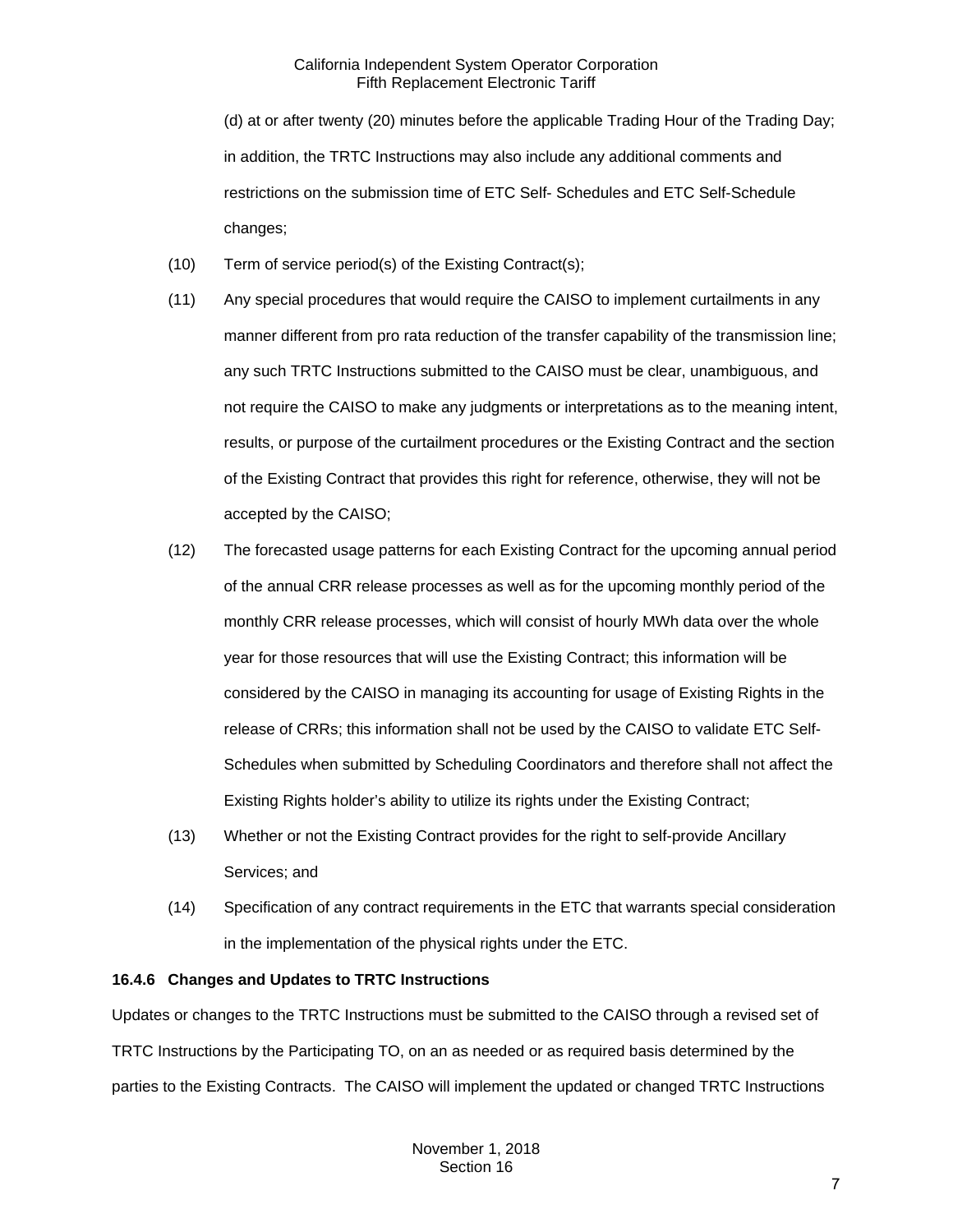as soon as practicable but no later than seven (7) days after receiving clear and unambiguous details of the updated or changed instructions under normal conditions. If the CAISO finds the TRTC Instructions to be inconsistent with the CAISO Tariff, the CAISO will notify the Participating TO within forty-eight (48) hours after receipt of the updated or changed TRTC Instructions indicating the nature of the problem and allowing the Participating TO to resubmit the TRTC Instructions as if they were new, updated or changed TRTC Instructions. If the CAISO finds the updated or changed TRTC Instructions to be acceptable, the CAISO will time-stamp the updated TRTC Instructions as received, confirm such receipt to the Participating TO, and indicate the time at which the updated TRTC Instructions take effect if prior to the seven (7) day deadline referred to above. In the event of a System Emergency, the CAISO will implement such submitted changes to the TRTC Instructions as soon as practical.

## <span id="page-7-0"></span>**16.4.7 Treatment of TRTC Instructions**

#### **16.4.7.1 TRTC Instructions Can be Exercised Independently**

To the extent that the TRTC Instructions can be exercised independently of the CAISO by the parties to the Existing Contract and the results forwarded to the CAISO, the TRTC Instructions shall be exercised by the Participating TOs, and the outcomes shall be forwarded to the CAISO. The determination of whether the TRTC Instructions can be "exercised independently of the CAISO by the parties to the Existing Contract" shall be made using the same procedures described in Section 16.4.8.

#### **16.4.7.2 TRTC Instructions Cannot be Exercised Independently**

To the extent that the TRTC Instructions cannot be exercised independently of the CAISO and the results forwarded to the CAISO (because, for example, they require iteration with the CAISO's Bid submission and scheduling process, would unduly interfere with the CAISO's management of the Real-Time Market, including curtailments, or would unduly interfere with the ability of the holder of rights to exercise its rights), the TRTC Instructions will be provided to the CAISO for day-to-day implementation. The TRTC Instructions will be provided by the Participating TO to the CAISO for implementation unless the parties to the Existing Contracts otherwise agree that the holder of the Existing Rights will do so. For these TRTC Instructions, the Scheduling Coordinators representing the holders of Existing Rights will submit their Bids to the CAISO for implementation in accordance with the TRTC Instructions. In this case, the CAISO shall act as the scheduling agent for the Participating TO with regard to Existing Rights.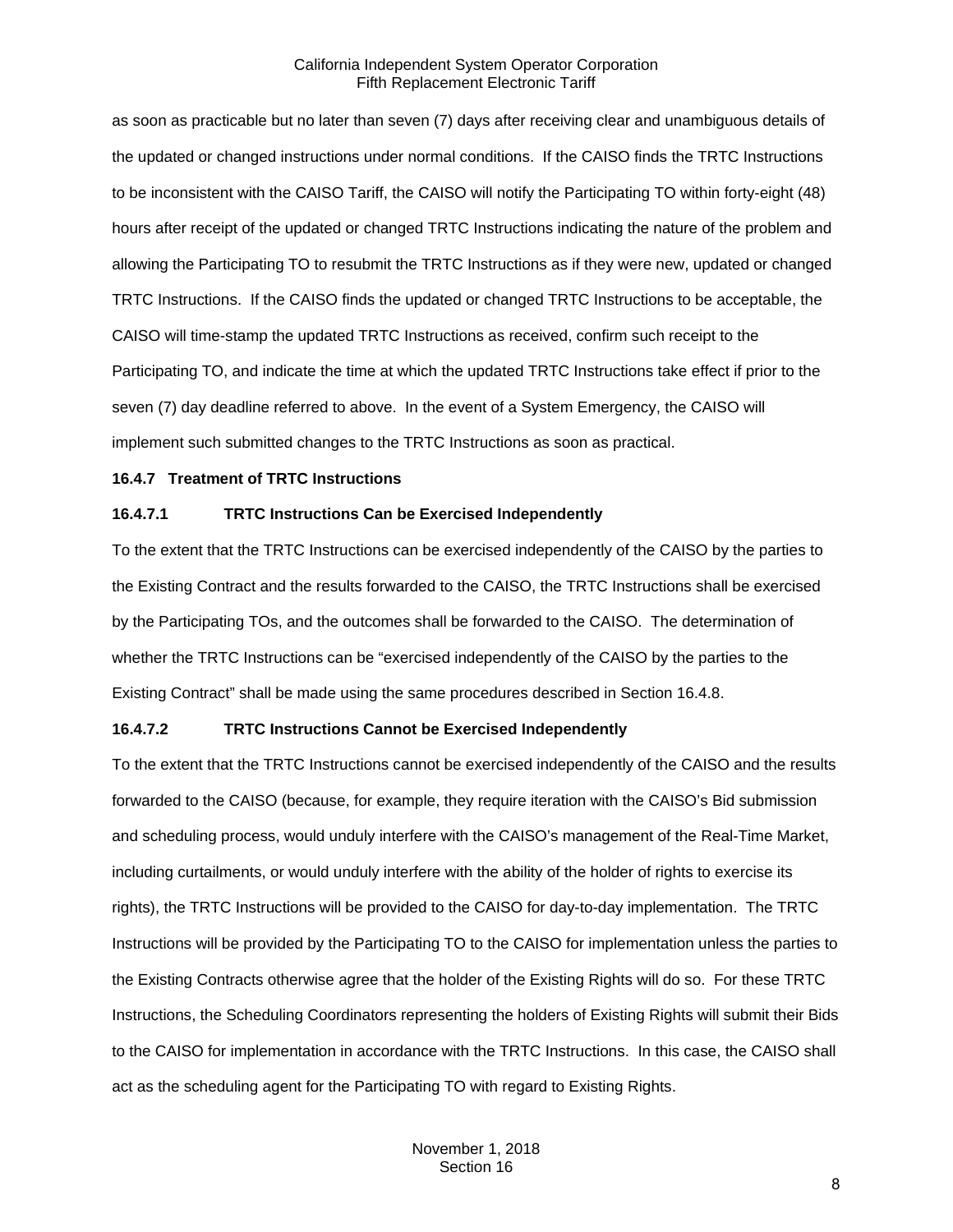## <span id="page-8-0"></span>**16.4.8 CAISO Role in Existing Contracts**

The CAISO will have no role in interpreting Existing Contracts. The parties to an Existing Contract will, in the first instance, attempt jointly to agree on any TRTC Instructions that will be submitted to the CAISO. In the event that the parties to the Existing Contract cannot agree upon the TRTC Instructions submitted by the parties to the Existing Contract, the dispute resolution provisions of the Existing Contract, if applicable, shall be used to resolve the dispute; provided that, until the dispute is resolved, and unless the Existing Contract specifies otherwise, the CAISO shall implement the Participating TO's TRTC Instructions. If both parties to an Existing Contract are Participating TOs and the parties cannot agree to the TRTC Instructions submitted by the parties, until the dispute is resolved, and unless the Existing Contract specifies otherwise, the CAISO shall implement the TRTC Instructions of the first Participating TO for which the Existing Contract is an Encumbrance. The CAISO shall not be responsible for resolution of any disputes that arise over the accuracy of the TRTC Instructions consistent with its obligations in Section 16.4.5.

## <span id="page-8-1"></span>**16.4.9 Implementation of TRTC Instructions**

The CAISO shall determine, based on the information provided by the Participating TOs under TRTC Instructions, the transmission capacities that (i) must be reserved for firm Existing Rights at Scheduling Points, (ii) may be allocated for use as CAISO transmission service (i.e., new firm uses), (iii) must be reserved by the CAISO for conditional firm Existing Rights, and (iv) remain for any non-firm Existing Rights for which a Participating TO has no discretion over whether or not to provide such non-firm service.

The CAISO shall coordinate the scheduling of Existing Rights with the scheduling of CAISO transmission service, using the CAISO's Bid submission rules. In doing so, the CAISO shall create an automated dayto-day verification process based on parameters provided by the Participating TO for the Existing Contract to serve as the basis for ETC Self-Schedule validation. The Participating TO will be responsible for: (1) the accuracy of the data files against which the CAISO will validate the ETC Self-Schedule; and (2) providing the data file to the holder of Existing Rights as well as the CAISO.

The CAISO shall recognize that the obligations, terms or conditions of Existing Contracts may not be changed without the voluntary consent of all parties to the contract (unless such contract may be changed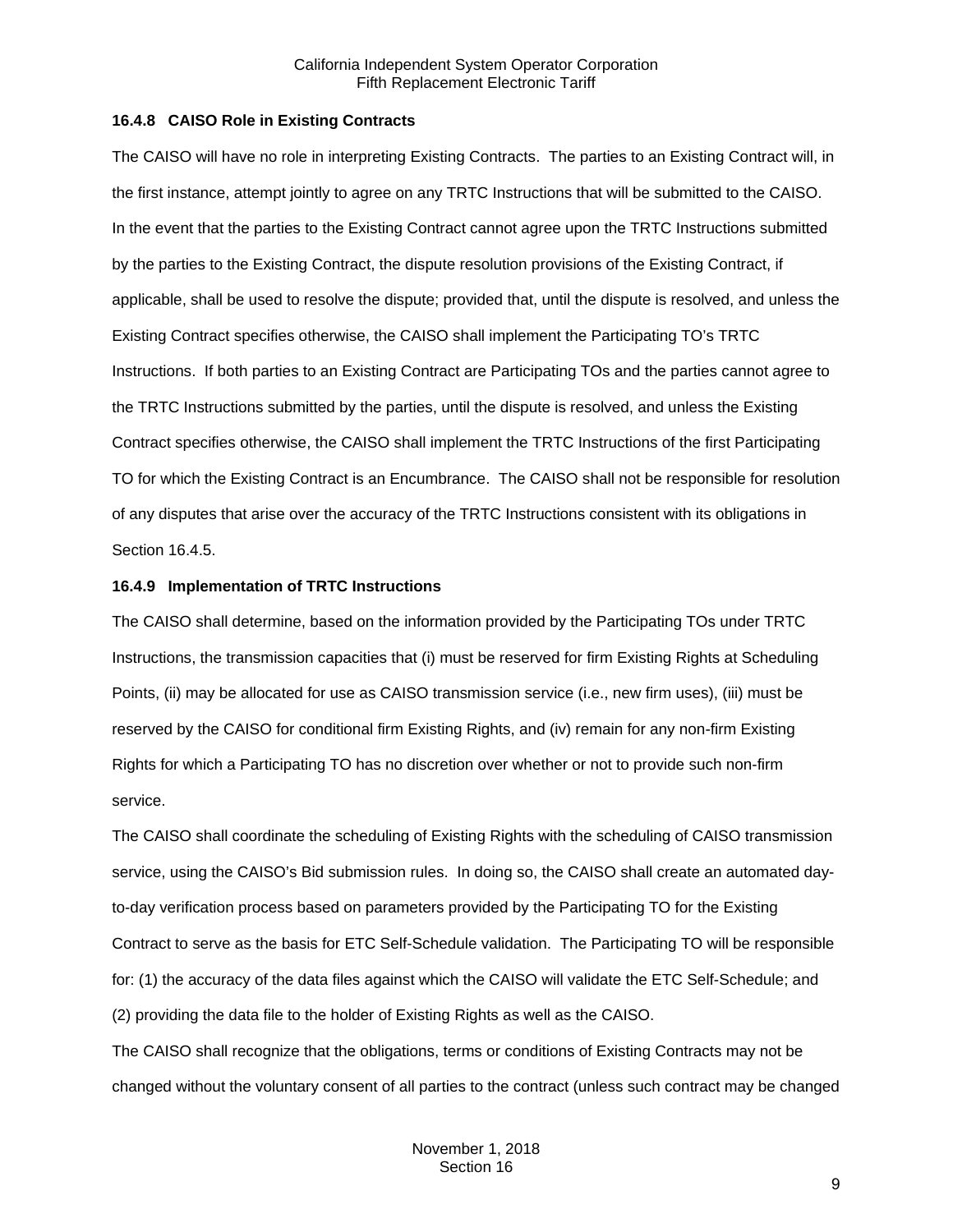pursuant to any applicable dispute resolution provisions in the contract or pursuant to Section 205 or Section 206 of the FPA and the FERC's Rules and Regulations or as otherwise provided by law). The parties to Existing Contracts shall remain liable for their performance under the Existing Contracts. The CAISO shall be liable in accordance with the provisions of this CAISO Tariff for any damage or injury caused by its non-compliance with the TRTC Instructions submitted to it pursuant to this Section 16.4. Unless specified otherwise, in the event that the dispute resolution mechanisms prescribed in an Existing Contract, including all recourses legally available under the contract, cannot, in the first instance, result in a resolution of such a dispute, the CAISO ADR Procedures will be used to resolve any disputes between the CAISO and the Participating TO regarding any aspects of the implementation of this Section 16.4, including the reasonableness of a Participating TO's TRTC Instructions or any other decision rules which the Participating TO may submit to the CAISO as part of the TRTC Instructions. The holders of Existing Rights under the Existing Contract shall have standing to participate in the CAISO ADR Procedures.

#### <span id="page-9-0"></span>**16.5 Treatment of Existing Contracts for Transmission Service**

The CAISO will accommodate Existing Rights, so that the holders of Existing Rights will receive the same priorities (in scheduling, curtailment, assignment and other aspects of transmission system usage) to which they are entitled under their Existing Contracts.

In addition, scheduling deadlines and operational procedures associated with Existing Rights will be honored by the CAISO, provided such information is explicitly included in the TRTC Instructions. The CAISO will accommodate and honor Existing Rights as follows:

- (1) For Existing Rights that permit Interchange Schedule changes over Scheduling Points with other Balancing Authority Areas, the CAISO will reserve transmission capacity equal to the Existing Rights transmission capacity and make a corresponding adjustment in its determination of ATC. For Existing Rights that permit Interchange Schedule changes after the Market Close of the Day-Ahead Market, the CAISO will reserve transmission capacity equal to the unscheduled ETC amount of transmission capacity for that Scheduling Point.
- (2) For Existing Rights within the CAISO Balancing Authority Area, the CAISO will not setaside capacity associated with the Existing Rights transmission capacity.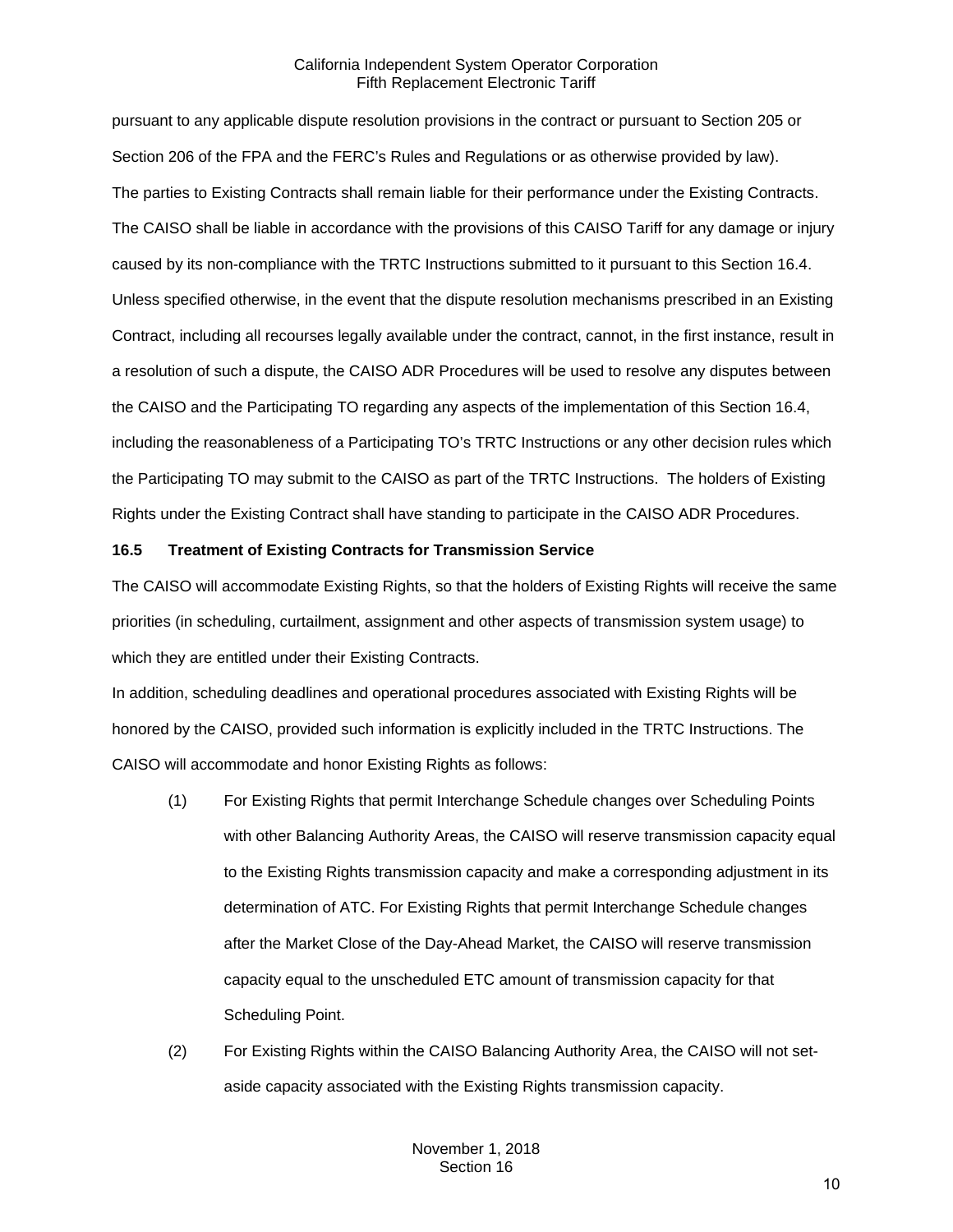- (3) In the RTM, the CAISO will give valid ETC Self-Schedules priority over other non-ETC Day-Ahead Schedules and RTM Bids. In the event of a reduction in capacity on the transmission path associated with the Existing Right, the CAISO will honor the Existing Rights priority in accordance with this Section 16.
- (4) When the Existing Contract permits, the CAISO will allow the holder of Existing Rights to make changes to the scheduled amounts of Supply after the submission of HASP ETC Self-Schedules in accordance with the TRTC Instructions established for such changes. The CAISO will, as necessary, redispatch non-ETC resources to accommodate valid ETC Self-Schedule changes in Real-Time.
- (5) All contractual provisions that have been communicated to the CAISO in writing in accordance with this Section 16 by the parties to the Existing Contracts, shall be honored by the CAISO and the parties to the Existing Contracts and shall be implemented by the CAISO in accordance with the terms and conditions of the relevant Existing Contracts so notified.

### <span id="page-10-0"></span>**16.5.1 System Emergency Exceptions**

As set forth in Section 4.2.1, all Market Participants, including Scheduling Coordinators, Utility Distribution Companies, Participating TOs, Participating Generators (which includes Pseudo-Ties of Generating Units to the CAISO Balancing Authority Area), Participating Loads, Demand Response Providers, Distributed Energy Resource Providers, Balancing Authorities (to the extent the agreement between the Balancing Authority and the CAISO so provides), and MSS Operators within the CAISO Balancing Authority Area and all System Resources must comply fully and promptly with CAISO Dispatch Instructions and operating orders, unless such operation would impair public health or safety. The CAISO will honor the terms of Existing Contracts, provided that in a System Emergency and circumstances in which the CAISO considers that a System Emergency is imminent or threatened, holders of Existing Rights must follow CAISO operating orders even if those operating orders directly conflict with the terms of Existing Contracts, unless such operating orders are inconsistent with the terms of an agreement between the CAISO and a Balancing Authority. In the event of a conflict between the CAISO Tariff and an agreement between the CAISO and a Balancing Authority, the agreement will govern. For this purpose CAISO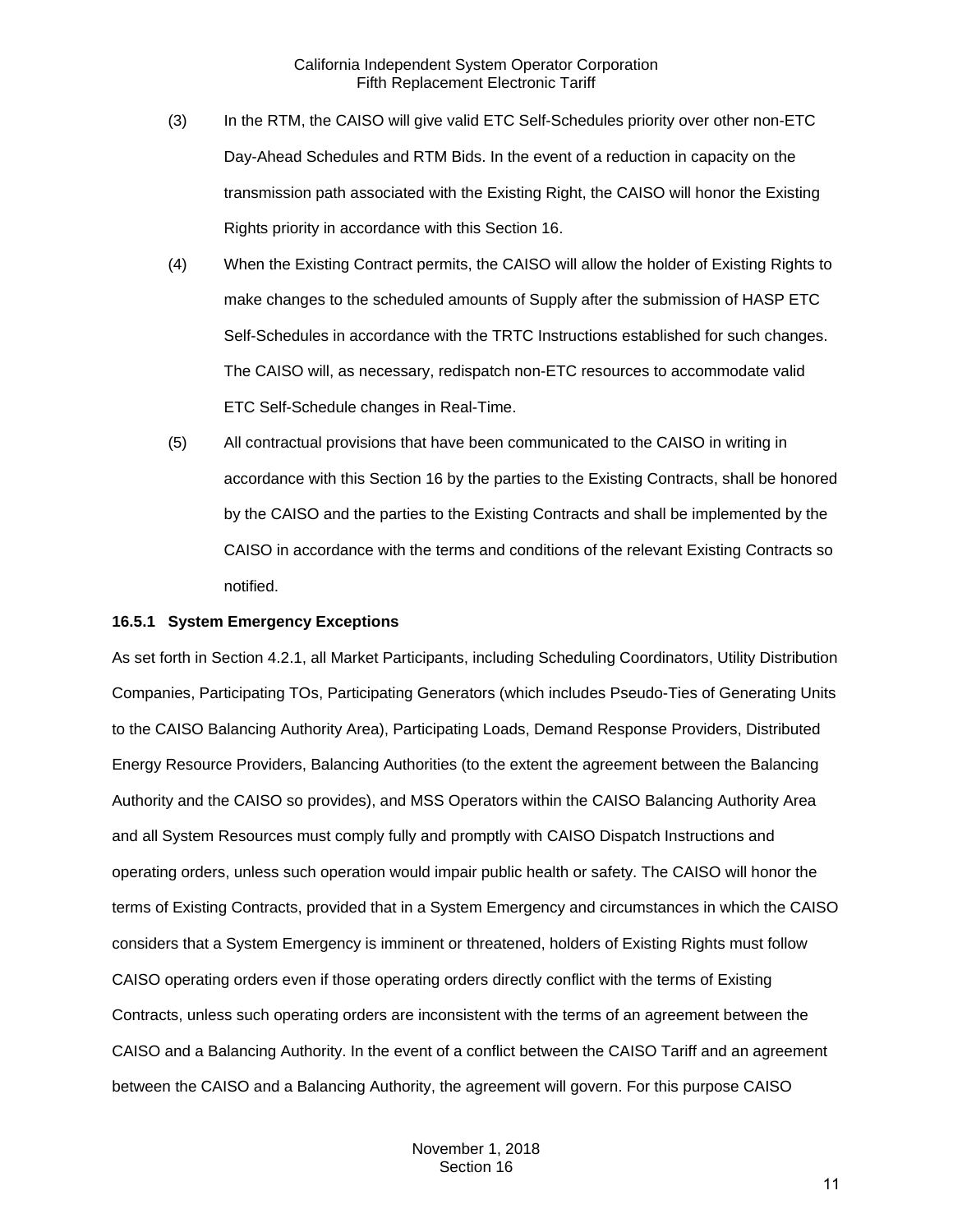operating orders to shed Load shall not be considered as an impairment to public health or safety. This section does not prohibit a Scheduling Coordinator from modifying its Bid or re-purchasing Energy in the Real-Time Market.

# <span id="page-11-0"></span>**16.6 Valid ETC Self-Schedules**

The CAISO will accept a valid ETC Self-Schedule from a Scheduling Coordinator. That Scheduling Coordinator shall be either the holder of Existing Rights or its designee, the Participating TO, (in the case that no Scheduling Coordinator has been so identified by the parties to the Existing Contract, the Participating TO shall be the Scheduling Coordinator for the holder of the Existing Contract). ETC Self-Schedules submitted by Scheduling Coordinators to the CAISO, which use Existing Rights, must be submitted in accordance with this CAISO Tariff.

# <span id="page-11-1"></span>**16.6.1 Validation of ETC Self-Schedules**

An ETC Self-Schedule is a valid ETC Self-Schedule when the CAISO has determined that the ETC Self-Schedule, submitted to the CAISO pursuant to the requirements for Bids in Sections 30, properly reflects Existing Rights consistent with the TRTC Instructions, is labeled with a unique Existing Contract identifier, and includes balanced sources and sinks, within the ETC's capacity limits.

# <span id="page-11-2"></span>**16.6.2 Treatment of Invalid ETC Self-Schedules**

# **16.6.2.1 Inconsistent with the TRTC Instructions**

The CAISO will validate ETC Self-Schedules pursuant to the rules specified below in Sections 16.6.2.2 and 16.6.2.3. If the CAISO finds that an ETC Self-Schedule is not consistent with the TRTC Instructions, the CAISO shall find that the ETC Self-Schedule is not valid. If the CAISO finds the ETC Self-Schedule to be invalid, the CAISO shall notify the Scheduling Coordinator and convert the ETC Self-Schedule to an ordinary Self-Schedule and treat the ETC Self-Schedule as an ordinary Self-Schedule for scheduling priority and Settlements.

# **16.6.2.2 Unbalanced ETC Self-Schedules**

If the CAISO determines that an ETC Self-Schedule a Scheduling Coordinator submits to the Day-Ahead Market is not balanced, the CAISO will promptly notify the Scheduling Coordinator and will: (i) remove any scheduling priority for the entire ETC Self-Schedule; (ii) apply the ETC Settlement treatment pursuant to Section 11.2.1.5 to the valid balanced portions only; and (iii) assess any charges and make any payments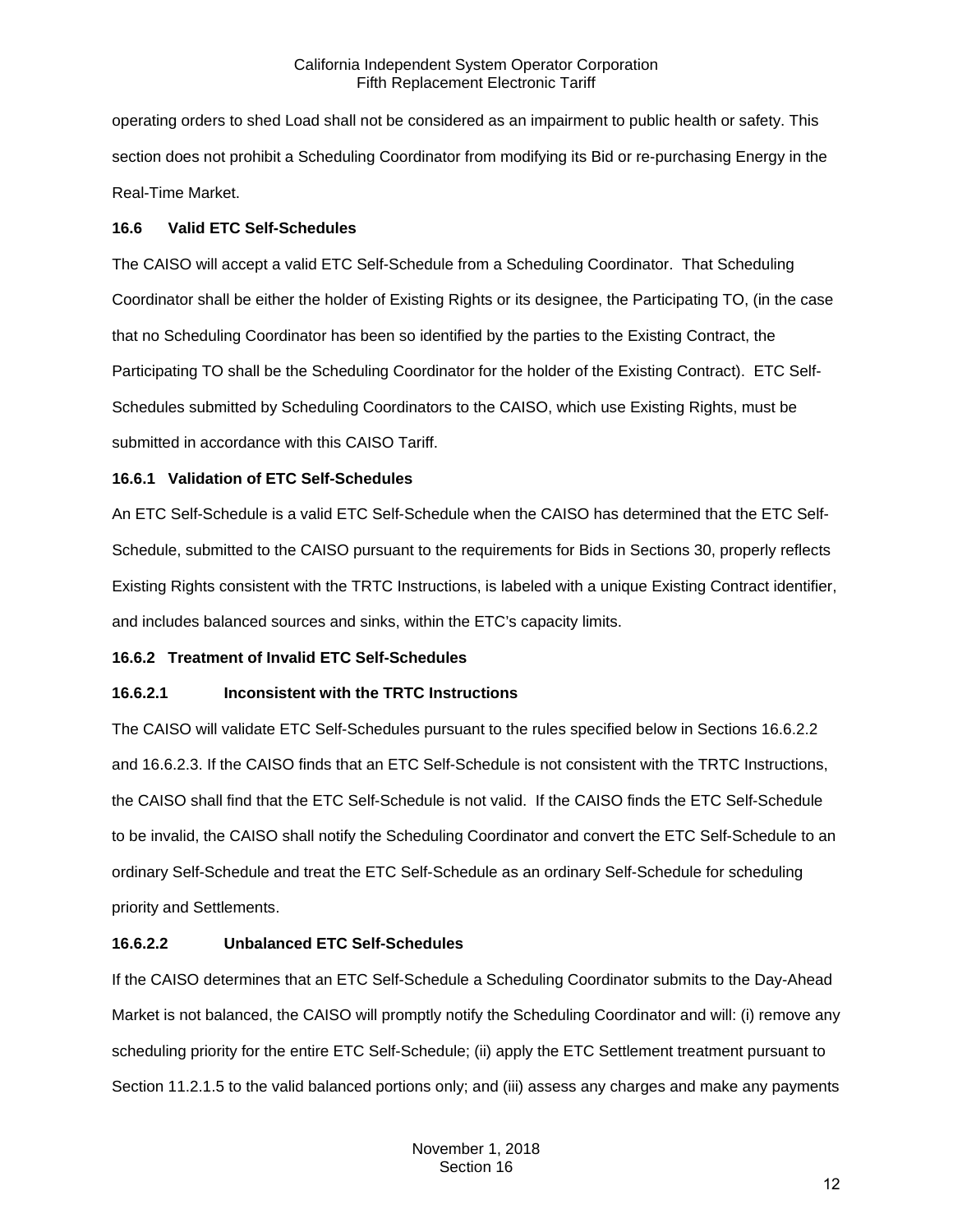consistent with the treatment of ordinary Self-Schedules for the unbalanced portions. If the CAISO determines that an ETC Self-Schedule a Scheduling Coordinator submits to the Real-Time Market is not balanced, the CAISO will: (i) apply the ETC Settlement treatment pursuant to Section 11.5.7.1 to the valid balanced portions only; and (ii) assess any charges and make any payments consistent with the treatment of ordinary Self-Schedules for the unbalanced portions. Where multiple ETC, TOR or Converted Rights Self-Schedules are submitted in an ETC, TOR or Converted Rights chain, all individual ETC, TOR, or Converted Rights Self-Schedules links in the chain must remain individually valid, including the simultaneous but separate use of an individual ETC, TOR or Converted Rights Self-Schedule, in order for all the ETC, TOR or Converted Rights Self-Schedules in the chain to remain valid and receive the full ETC, TOR or Converted Rights Self-Schedule treatment. Otherwise, the CAISO will treat any of the ETC, TOR, or Converted Rights Self-Schedules in the chain as specified above in this Section 16.6.2.2.

#### **16.6.2.3 Exceeds Capacity Limits or Invalid Contract Reference Number**

## **16.6.2.3.1 Rejection of ETC Self-Schedules**

The CAISO will reject the ETC Self-Schedule and will promptly inform the responsible Scheduling Coordinator that it has rejected the ETC Self-Schedule if the CAISO determines the ETC Self-Schedule is invalid for any of the following reasons: (i) the Scheduling Coordinator submits the incorrect Contract Reference Number with the ETC Self-Schedule; (ii) the ETC Self-Schedule exceeds the resource capacity limits in the relevant Existing Contract(s) as registered and identified in the applicable TRTC Instructions; or (iii) the available capacity MW limit permissible under the Existing Contract(s) is zero (0).

#### **16.6.2.3.2 Non-Zero Available Capacity**

If the CAISO determines that the ETC Self-Schedules submitted by Scheduling Coordinators for a specific Existing Contract in total exceed the non-zero available capacity MW limit permissible under relevant Existing Contract(s) as reflected in TRTC Instructions, the CAISO will notify the Scheduling Coordinator promptly and will: (i) remove any scheduling priority for all the ETC Self-Schedules for the Existing Contract; (ii) apply the ETC Settlement treatment pursuant to Sections 11.2.1.5 and 11.5.7.1 to the valid balanced portions within the capacity limits of the Existing Contract as reflected in the TRTC Instructions; and (iii) assess any charges and make any payments consistent with the treatment of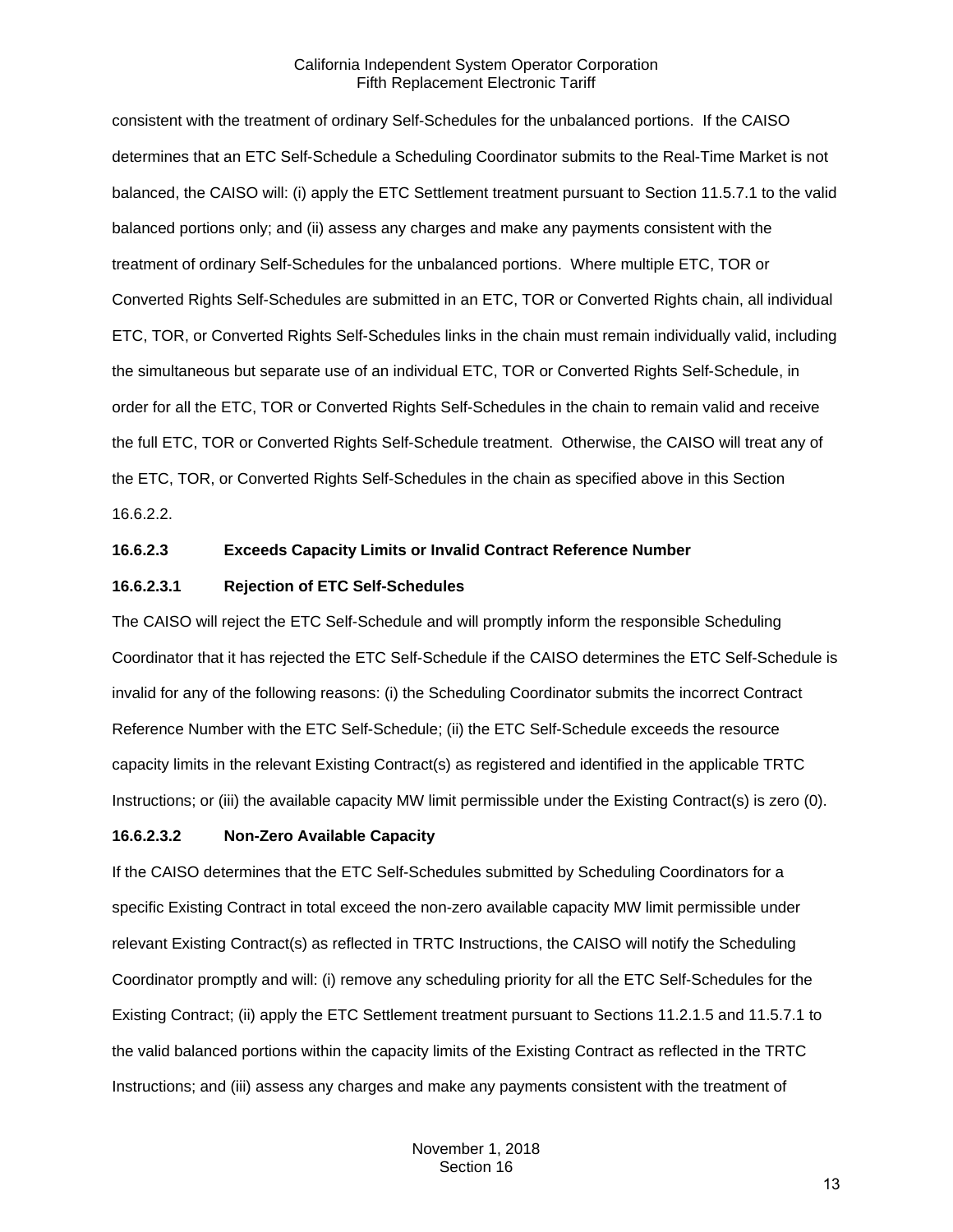ordinary Self-Schedules for the portions in excess of the capacity limits of the Existing Contract as reflected in the TRTC Instructions. Where multiple ETC, TOR or Converted Rights Self-Schedules are submitted in an ETC, TOR or Converted Rights chain, all individual ETC, TOR, or Converted Rights Self-Schedules links in the chain must remain individually valid, including the simultaneous but separate use of an individual ETC, TOR or Converted Rights Self-Schedule, in order for all the ETC, TOR or Converted Rights Self-Schedules in the chain to remain valid and receive the full ETC, TOR or Converted Rights Self-Schedule treatment. Otherwise, the CAISO will treat any of the ETC, TOR, or Converted Rights Self-Schedules in the chain as specified above in this Section 16.6.2.3.2.

#### <span id="page-13-0"></span>**16.6.3 Treatment of Valid ETC Self-Schedules**

The resulting valid ETC Self-Schedules shall have the following Settlement treatment:

- (1) The CAISO will apply the ETC Settlement treatment in Sections 11.2.1.5 and 11.5.7.1.
- (2) The CAISO shall base the Marginal Cost of Losses on LMP differentials at the Existing Contract source(s) and sink(s) identified in the valid ETC Self-Schedule.
- (3) The holders of Existing Rights will not be entitled to an allocation of revenues from the CAISO, including Access Charge revenue related to those Existing Rights.
- (4) Parties with Existing Rights shall continue to pay for Transmission Losses or Ancillary Services requirements in accordance with such Existing Contracts as they may be modified or changed in accordance with the terms of the Existing Contract. The Participating TOs shall continue to provide Transmission Losses and any other Ancillary Services to the holder of the rights under an Existing Contract as may be required by the Existing Contract. The CAISO will charge Scheduling Coordinators submitting the ETC Self-Schedule for Transmission Losses, Ancillary Services, and Flexible Ramping Product, in accordance with the CAISO Tariff and any shortfall or surplus between the CAISO charges and the Existing Rights shall be settled bilaterally between the Existing Contract parties or through the relevant TO Tariff. To enable holders of Existing Rights to determine whether the CAISO's calculations result in any associated shortfall or surplus and to enable the parties to the Existing Contracts to settle the differences bilaterally or through the relevant TO Tariff, the CAISO shall calculate and provide the Scheduling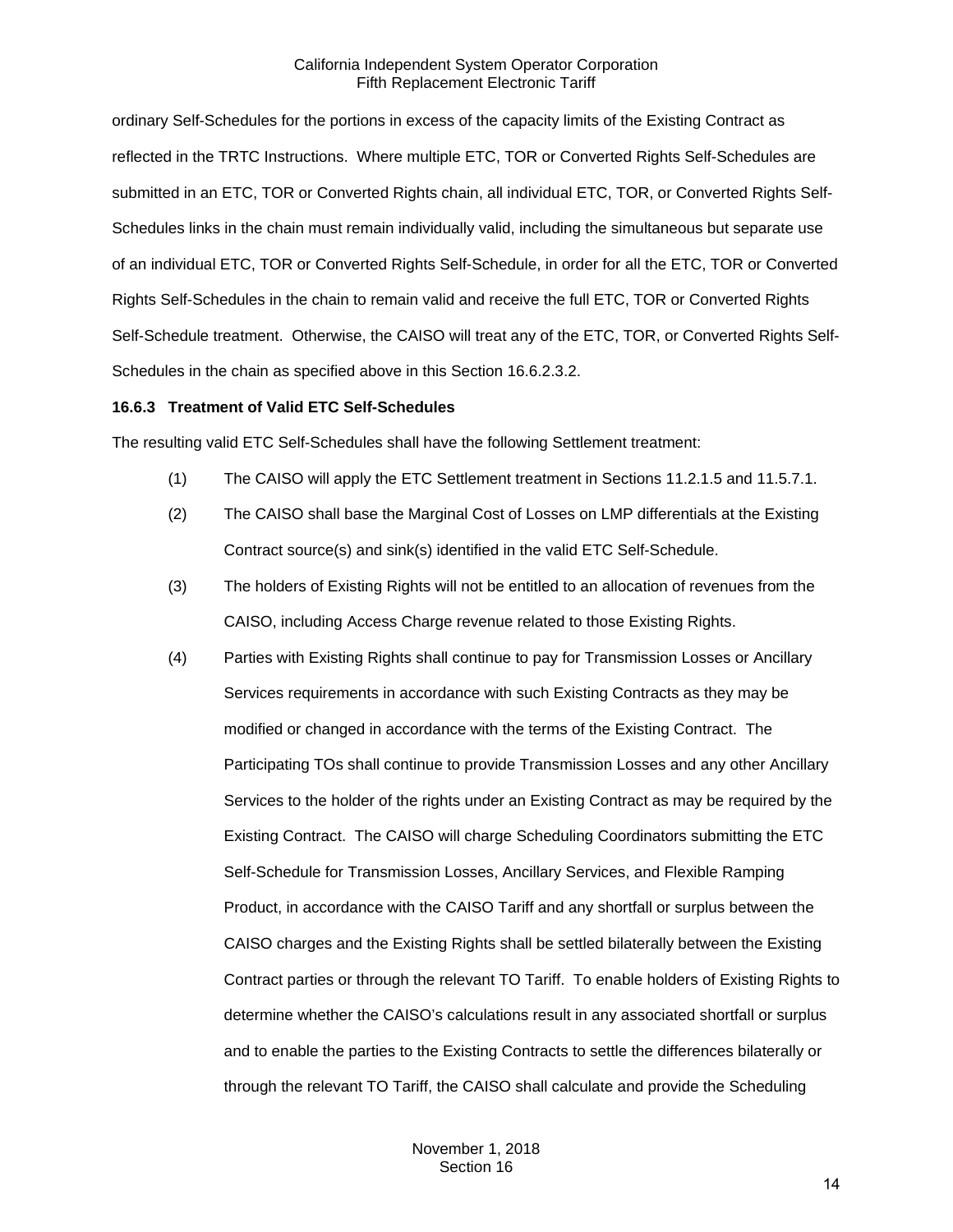Coordinator's Settlements the amounts paid for the MCL for the amounts of MWh submitted with a valid ETC Self-Schedule. Each Participating TO will be responsible for recovering any deficits or crediting any surpluses associated with differences in Transmission Losses and Transmission Loss requirements and/or Ancillary Services requirements, through its bilateral arrangements or its Transmission Owner Tariff.

# <span id="page-14-0"></span>**16.6.4 Notification to SCs of CAISO Determination**

After performing validation of the ETC Self-Schedule, and prior to taking any action pursuant to Section 16.6.2, the CAISO will make an automated validation notice available to the Scheduling Coordinator indicating whether the ETC Self-Schedule is valid or invalid. If an ETC Self-Schedule involves more than one Scheduling Coordinator, the complete validation of the chain of ETC Self-Schedules will occur when the last Scheduling Coordinator submits its ETC Self-Schedule. At that time, the CAISO will make an automated validation notice available to each Scheduling Coordinator registered as associated with the chain of ETC Self-Schedules. The CAISO can accommodate corrections submitted by a Scheduling Coordinator to an ETC Self-Schedule up to Market Close of the Day-Ahead Market as further described in the applicable Business Practice Manual.

- <span id="page-14-1"></span>**16.7 [Not Used]**
- <span id="page-14-2"></span>**16.8 [Not Used]**
- <span id="page-14-3"></span>**16.9 The HASP**

# <span id="page-14-4"></span>**16.9.1 Scheduling Deadlines**

Those holders of Existing Rights who have Existing Rights as reflected in the TRTC Instructions that allow scheduling after the close of the Day-Ahead Market may submit ETC Self-Schedules for the use of those rights by the deadline for the Market Close for RTM. Submission of schedule changes beyond the Market Close for RTM that are permitted pursuant to the terms of the applicable ETC, shall not be deemed to be an unbalanced ETC Self-Schedule for the purposes of Settlement, consistent with the ETC and TOR Self-Schedule Settlement treatment described in Section 11.5.7.

# <span id="page-14-5"></span>**16.10 The CAISO's Real-Time Process**

Consistent with this Section 16, the CAISO will honor those scheduling flexibilities that may be exercised by holders of Existing Rights through their respective Scheduling Coordinators during the CAISO's Real-